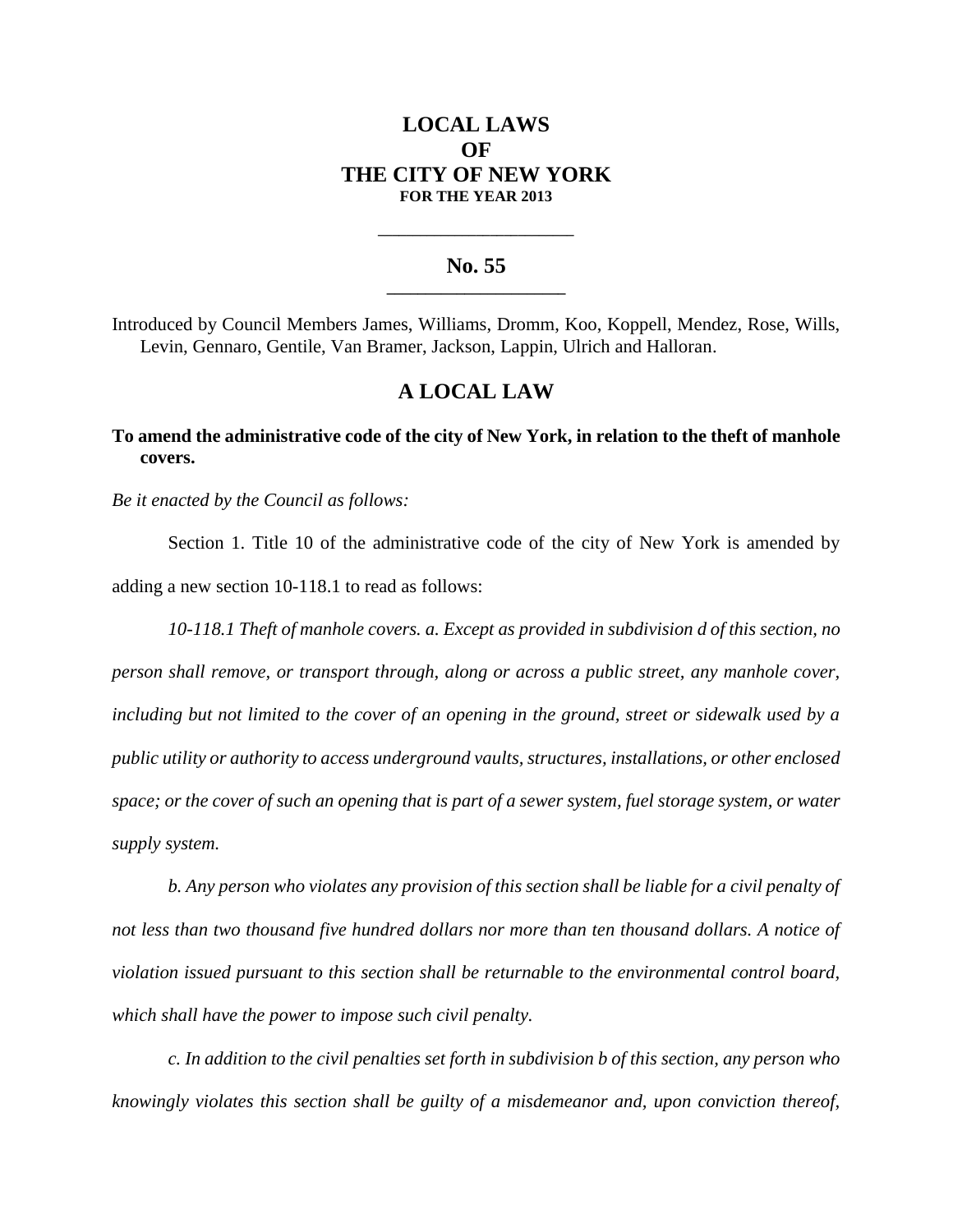*shall be punished by a fine of not less than five hundred dollars nor more than ten thousand dollars, or imprisonment not exceeding thirty days, or both for each violation.*

*d. The prohibition in this section shall not apply to the owner of such cover, the duly authorized agent of such owner, or an appropriate legal authority.*

§2. Section 24-304 of the administrative code of the city of New York is amended to read as follows:

§ 24-304 Injury to water supply property. If any *unauthorized* person shall [wilfully] *willfully* do or cause to be done any act by which any work, materials or property*, including manhole covers,* now or hereafter erected or used within the city or elsewhere by such city, or any person acting under their authority, for the purpose of procuring or keeping a supply of water shall in any manner be injured *or removed*, or shall erect or place any nuisance on the banks of any river, lake or stream from which the water supply of such city shall be drawn, such person on conviction thereof, shall be deemed guilty of a misdemeanor.

§3. Subdivision b and c of section 24-346 of the administrative code of the city of New York are amended to read as follows:

b. Any person who violates or fails to comply with any of the provisions of this chapter and chapter four of this title or any order, rule or regulation issued by the board or commissioner or with the conditions of any permit issued by the commissioner within the city of New York shall be liable for a civil penalty of not less than fifty nor more than one thousand dollars for each violation*, except that the civil penalty for the removal of a manhole cover in violation of section 24-304 shall be not less than two thousand five hundred dollars nor more than ten thousand dollars*. In the case of a continuing violation each [days] *day's* continuance shall be a separate and distinct offense. The environmental control board shall have the power to impose such civil penalties. A proceeding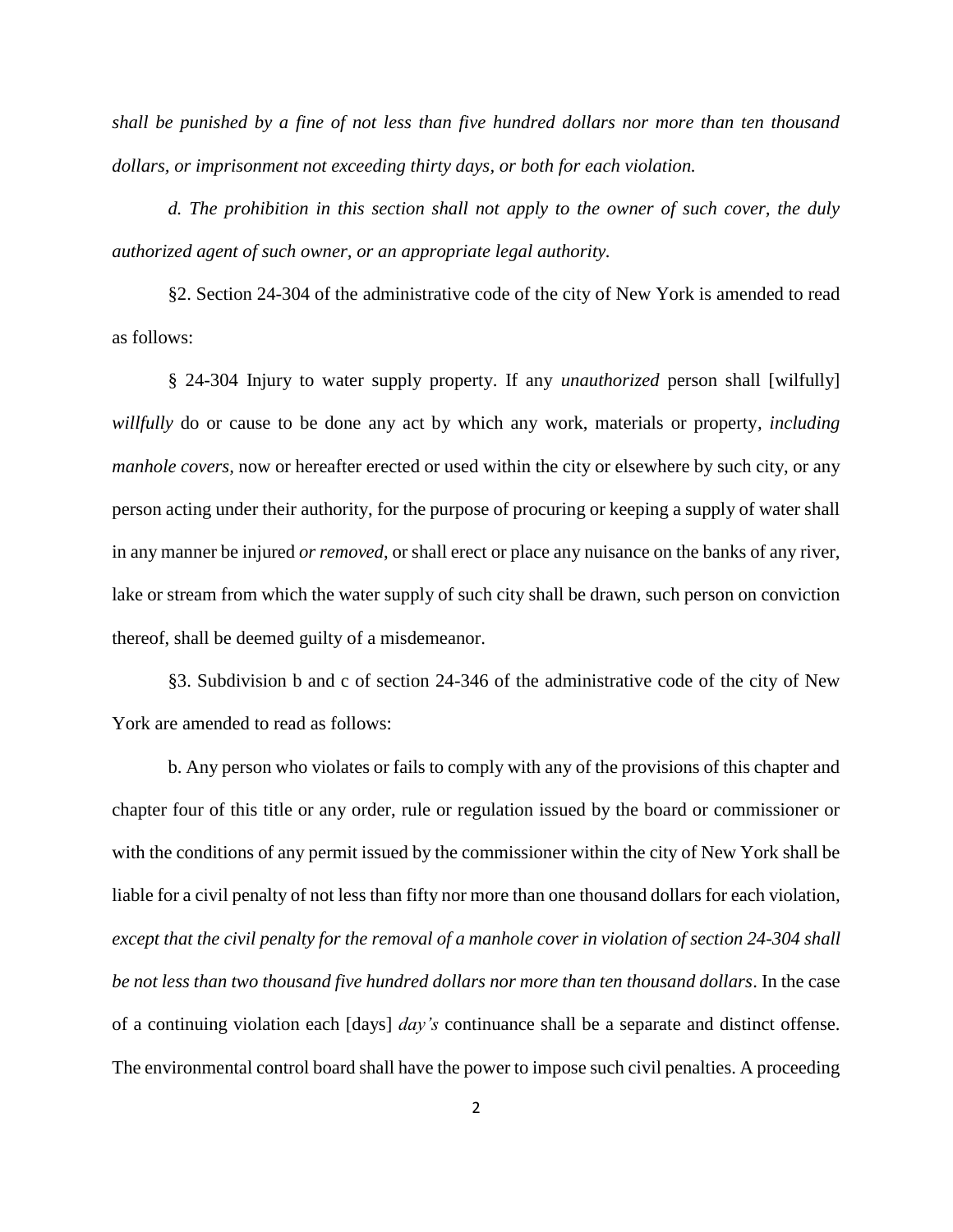to impose such penalties shall be commenced by the service of a notice of violation returnable to such board. Such board, after a hearing as provided by the rules and regulations of the board, shall have the power to enforce its final decisions and orders imposing such civil penalties as if they were money judgments pursuant to subdivision d of section one thousand forty-nine-a of the New York city charter. A civil penalty imposed by the board may also be collected in an action brought in the name of the city in any court of competent jurisdiction. The board, in its discretion, may, within the limits set forth in this subdivision, establish a schedule of civil penalties indicating the minimum and maximum penalty for each separate offense.

c. In addition to the civil penalties set forth in subdivision b of this section and except as otherwise specifically provided, any person who knowingly violates or fails to comply with any provision of this chapter and chapter four of this title or any order, rule or regulation issued by the commissioner or board or with the conditions of any permit issued by the commissioner shall be guilty of a misdemeanor and, upon conviction thereof, shall be punished by a fine of not less than two hundred fifty nor more than one thousand dollars, or by imprisonment not exceeding thirty days, or both for each violation*, except that the punishment for the removal of a manhole cover in violation of section 24-304 shall be a fine of not less than five hundred dollars nor more than ten thousand dollars, or imprisonment not exceeding thirty days, or both for each violation*. In the case of a continuing violation each [days] *day's* continuance shall be a separate and distinct offense.

§4. Subdivision f and g of section 24-524 of the administrative code of the city of New York are amended to read as follows:

f. Any person who violates or fails to comply with any of the provisions of section 24-504 through 24-522 and 24-523 of this chapter or any order, rule or regulation issued by the environmental control board or commission of environmental protection pursuant thereto or with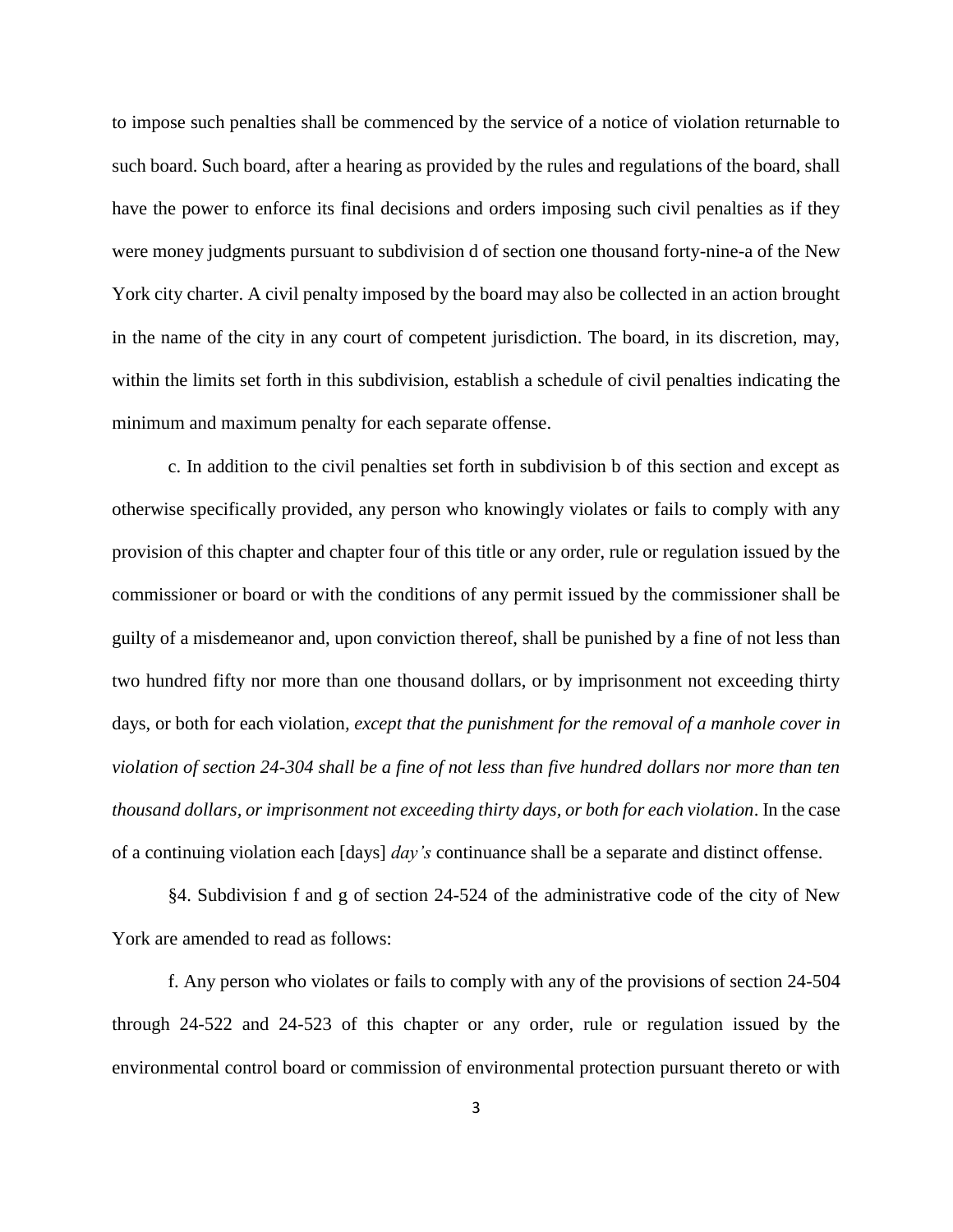the conditions of any permit issued pursuant thereto shall be liable for a civil penalty not exceeding ten thousand dollars for each violation, provided that this subdivision shall not apply to subdivision c of section 24-509 or subdivisions a and b of section 24-521*, and provided that the penalty for the removal of a manhole cover in violation of section 24-517 shall be not less than two thousand five hundred dollars*. In the case of a continuing violation each day's continuance shall be a separate and distinct offense. The environmental control board shall have the power to impose such civil penalties. A proceeding to impose such penalties shall be commenced by the service of a notice of violation returnable to such board. Such board, after a hearing as provided by the rules and regulations of the board, shall have the power to enforce its final decisions and orders imposing such civil penalties as if they were money judgments pursuant to subdivision d of section one thousand forty-nine-a of the New York city charter. A civil penalty imposed by the board may also be collected in an action brought in the name of the city in any court of competent jurisdiction. The board, in its discretion, may, within the limits set forth in this subdivision, establish a schedule of civil penalties indicating the minimum and maximum penalty for each separate offense.

g. In addition to the civil penalties set forth in subdivision f of this section, any person who knowingly violates or fails to comply with any provision of sections 24-504 through 24-522 or section 24-523 of this chapter or any order, rule or regulation issued by the commissioner of environmental protection or environmental control board pursuant thereto or with the conditions of any permit issued pursuant thereto shall be guilty of a misdemeanor and, upon conviction thereof, shall be punished by a fine of not less than two hundred fifty nor more than ten thousand dollars, or by imprisonment not exceeding thirty days, or both for each offense, provided that this subdivision shall not apply to subdivision c of section 24-509 or subdivisions a and b of section 24-521*, and provided that the punishment for the removal of a manhole cover in violation of*